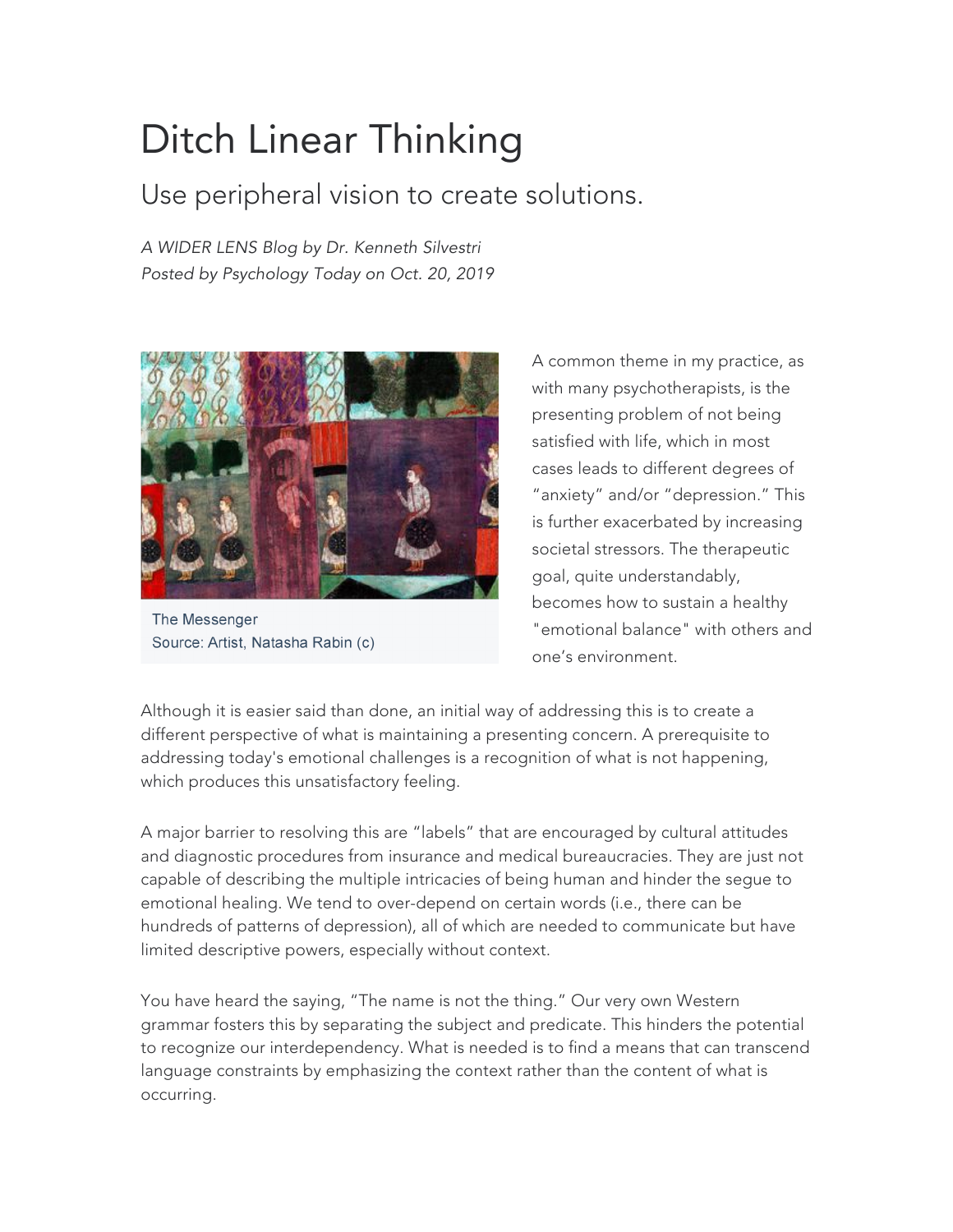## Being able to share mutually

The following is an example that benefited from creating a wider lens to resolve a pattern of chronic sadness: Samuel, 42 years old, came to see me for help. I did his Genogram (a trans-generational depiction of one's family legacy) to understand the patterns and influences of his life. He was of Italian and Irish descent, had one sister who was much older than he, and parents who worked long hours. He had been a classic latchkey kid, spending much of his time alone.

Samuel was married, worked as a paralegal, was in individual therapy for several years prior to our session, and was prescribed medication for depression. Without going further into more family of origin details, it was clear that his past supported, and had him tolerate, this present sense of despair. The diagnosis of "depression" weighed heavily on him. He felt he was letting people down who were now overly concerned about his disposition. Consequently, he thought of himself as not being worthy.

I asked him what he was not getting in life that produced these feelings. His answer after a long pause was, "I want to be heard about all I do for my wife, parents, and my law firm." It was apparent that there was little dialogue or discussion about these feelings with those who were important in his life.

After a few sessions in which I gained Samuel's trust, I asked him to invite those who were most significant in his life for an extended session. He chose his parents, wife, sister, and his best friend (who worked at his law firm) for the session. I had them break the ice by creating a wider shared context, asking them each to describe different perspectives on their relationship with Samuel and for him to do the same for all those present. After coming up with a few dozen unique views, with humor and tears, there was collective respect for understanding and acknowledging each other's role in Samuel's life as well as for all those in the room.

From this wider lens, what came to the surface that maintained Samuel's sadness was a pattern of communication that was informed by assumptions and projections. In this context, all were able to articulate without blame what was never discussed. It wasn't just Samuel who benefited from this exchange, but all felt a profound change in their relationships with him.